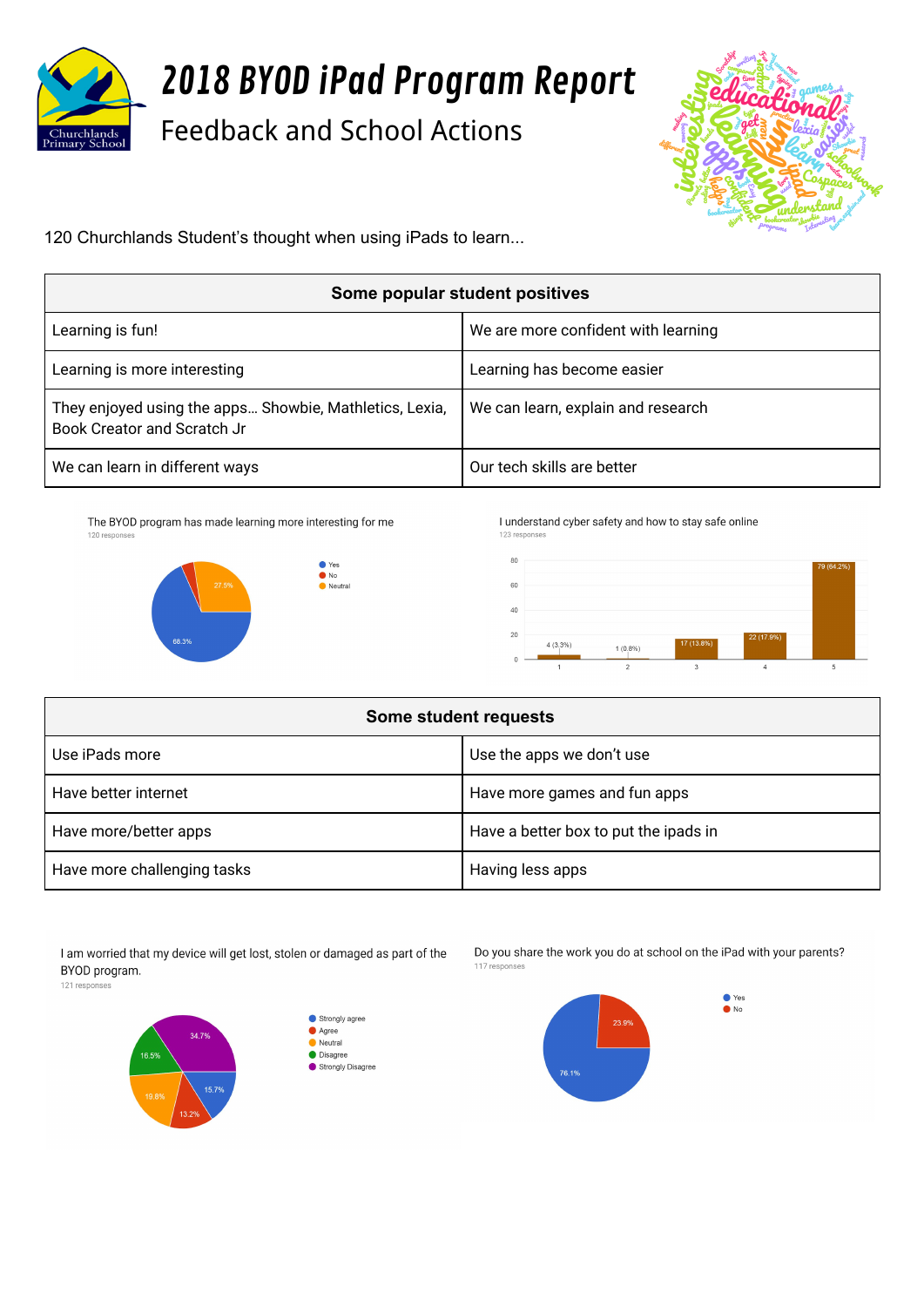28 Parents thought that when using iPads to learn...

| <b>Parent Positives</b>                                                                                                      |                                                                                                                                                                                        |
|------------------------------------------------------------------------------------------------------------------------------|----------------------------------------------------------------------------------------------------------------------------------------------------------------------------------------|
| iPads introduce an engaging and fun environment that<br>motivates kids.                                                      | Tools such as Book Creator, Pic Collage, iMovie, Keynote<br>and Scratch Jr are positive learning tools that encourage<br>creativity.                                                   |
| Children developing more advanced digital knowledge -<br>compared with other siblings who do not have BYOD.                  | Lexia Core 5 and Mathletics apps a good for seeing my<br>child's progress.                                                                                                             |
| Students are more adaptive to what's happening in the<br>real world, and working in the way people in the workforce<br>work. | Being a part of my child's learning and seeing a lot more<br>of what they are doing with the SeeSaw app. Great for<br>learning discussions and further learning in general at<br>home. |
| Better communication of iPad and apps usage with<br>parents                                                                  | Great value for some students with specific needs.                                                                                                                                     |

Has your child shared any of their class work completed on their iPad with you? 28 responses

 $\begin{array}{c}\n\bullet \\
\bullet \\
\hline\n\end{array}$  No



I believe my child makes good use of their device at school 28 responses



I am concerned about my child's level of distraction in class when using the iPad 28 responses



The BYOD program has made learning more interesting for my child 28 responses



28 Parents thought using iPads also required…

| <b>Desired Improvements</b> | <b>Churchlands Primary School Action</b>                                                                                                                                                                                                                                                                                                                  |
|-----------------------------|-----------------------------------------------------------------------------------------------------------------------------------------------------------------------------------------------------------------------------------------------------------------------------------------------------------------------------------------------------------|
| Increased security          | In consultation with teachers and further research including school visits, we have<br>reviewed the Classroom iPad procedure. iPads are only to be accessed under<br>strict teacher supervision and will be stored in suitable iPad carriers, secured by<br>lock during break times. iPads are not allowed out of school bags before and after<br>school. |
|                             | All students are required to log into school wifi using their individual login details<br>to improve usage filtering and usage transparency.                                                                                                                                                                                                              |
|                             | Education Department internet filters have been enhanced.                                                                                                                                                                                                                                                                                                 |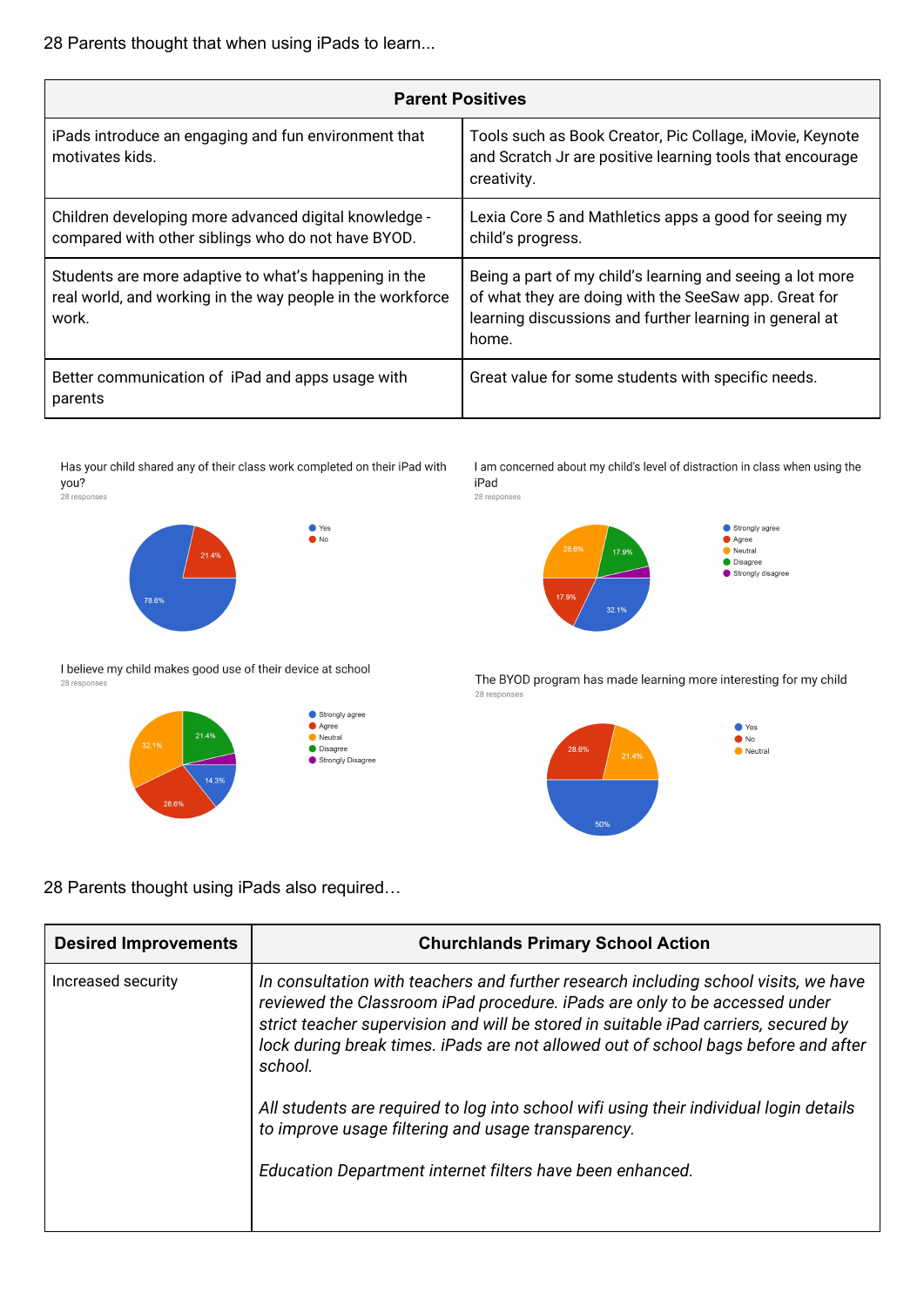| More restricted access and<br>usage to supervised<br>learning only         | CPS iPad policy and usage guidelines have been reviewed in 2018. Changed<br>outcomes include a refocused emphasis on strictly supervised learning usage.<br>iPads are not permitted to be used without direct teacher supervision. Student<br>internet searching must be explicitly supervised, including individual search terms<br>discussed with teachers.<br>iPads are NOT to be used by students outside of class time. |
|----------------------------------------------------------------------------|------------------------------------------------------------------------------------------------------------------------------------------------------------------------------------------------------------------------------------------------------------------------------------------------------------------------------------------------------------------------------------------------------------------------------|
|                                                                            | We have trialled the use of the Apple Classroom app where teachers have the<br>ability to have stricter supervision and control of students ipads within<br>classrooms. This trial will be extended in 2019 to Junior classrooms.                                                                                                                                                                                            |
| Better communication of<br>iPad and apps usage with<br>parents             | iPad app lists are reviewed annually and accessible through the front office and on<br>the school website.                                                                                                                                                                                                                                                                                                                   |
|                                                                            | Any other free apps required, as determined by individual Professional Learning<br>Communities (PLCs), will be requested by teachers through their digital learning<br>platform (SeeSaw).                                                                                                                                                                                                                                    |
|                                                                            | Any other requirements, such as required updates, will be communicated by<br>teachers through digital learning platform as required.                                                                                                                                                                                                                                                                                         |
| Higher iPad behaviour<br>standards and practices                           | CPS is dedicated to the continual improvement of all aspects of the BYOD<br>program. In 2018, the program's procedural and learning strategies have been<br>reviewed, resulting in the development of refined classroom practices, and explicit<br>skills and knowledge based learning goals for all students. These procedures and<br>strategies have been clearly outlined and documented for teacher guidance.            |
|                                                                            | To ensure practices and learning in the classroom is continually improving, regular<br>teacher professional learning opportunities and direct classroom support,<br>including 1-on-1 coaching, continues to be provided.                                                                                                                                                                                                     |
|                                                                            | Specific documentation developed to guide both student and teacher usage and<br>specific ICT learning includes:<br>CPS iPad Rules @ School<br>CPS BYOD Procedure and Policy<br><b>CPS Digital Learning Passport</b>                                                                                                                                                                                                          |
|                                                                            | The introduction of the digital learning passports will facilitate a minimum<br>high-standard of effective digital technology skills in the areas of Safety, iPad, PC,<br>Communication, Creating and Investigating.                                                                                                                                                                                                         |
| Creative digital projects to<br>share learning with home                   | Great idea! In 2019, we will be looking for more opportunities in which we can<br>share our student's learning with their homes and local community through deep<br>learning activities and projects.                                                                                                                                                                                                                        |
| Improved Wifi speeds                                                       | In 2019, CPS will be supporting the current internet bandwidth of 10Mbps, with a<br>further 10Mbps, purchased through external providers.                                                                                                                                                                                                                                                                                    |
| Make sure the program is<br>not Inhibiting social skills<br>and creativity | The prime directive for the CPS BYOD program continues to be to "provide our<br>students with DEEPER learning experiences by leveraging technology AND to<br>develop their ability to COMMUNICATE, CRITICAL THINK, CREATE and<br>COLLABORATE (4 C's)".                                                                                                                                                                       |
|                                                                            | As our teachers are supported through the development of their iPad based<br>teaching and learning, the skills and knowledge outlined in the 'CPS Student Digital<br>Passport' - guide both teachers and students towards attaining a level of digital                                                                                                                                                                       |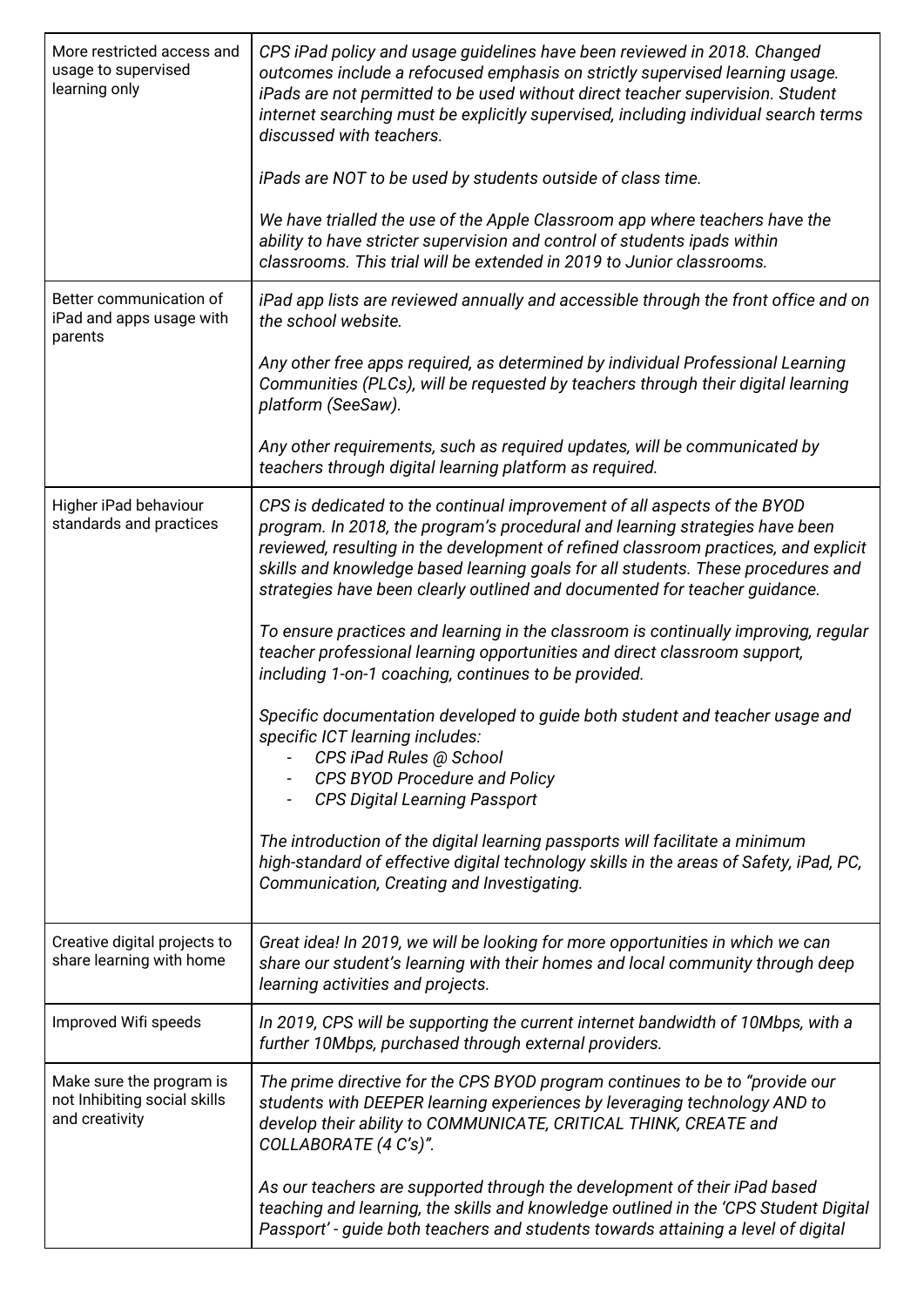|                                                                | understanding and knowledge where learning tasks regularly promote and use the<br>4 C's.                                                                                                                                                                                                                                                                                                                                                                                                           |
|----------------------------------------------------------------|----------------------------------------------------------------------------------------------------------------------------------------------------------------------------------------------------------------------------------------------------------------------------------------------------------------------------------------------------------------------------------------------------------------------------------------------------------------------------------------------------|
|                                                                | Working creatively and collaboratively is one of the core pillars of learning at CPS,<br>and we believe our BYOD program is working towards providing more varied<br>opportunities in this area.                                                                                                                                                                                                                                                                                                   |
| iPads are NOT offered as<br>reward usage                       | The aim of the CPS BYOD program is to promote deeper learning through the<br>development of the 4C's. iPads and other technology are simply tools that assist                                                                                                                                                                                                                                                                                                                                      |
| <b>Balance of traditional</b><br>learning and digital learning | in delivering knowledge, understanding and the practicing of skills. As with any<br>learning tool, we are focusing on developing our teacher's capacity to know when<br>and where to use any appropriate tool to achieve a desired learning outcome.                                                                                                                                                                                                                                               |
| More regular usage of<br>iPads                                 |                                                                                                                                                                                                                                                                                                                                                                                                                                                                                                    |
| More technical support<br>offered to teachers                  | To ensure practices and learning in the classroom is continually improving, regular<br>teacher professional learning opportunities and direct classroom support,<br>including 1-on-1 coaching, continues to be provided.                                                                                                                                                                                                                                                                           |
|                                                                | In 2019, teachers will continue to be supported to both build their capacity to deal<br>with common technical situations, as well as have improved access to on-site<br>technical support.                                                                                                                                                                                                                                                                                                         |
| Begin program at Year 3                                        | There is a common misconception that traditional learning strategies will be<br>replaced by digital based learning, and that young children should not be on<br>screens.                                                                                                                                                                                                                                                                                                                           |
|                                                                | In the early years, we believe it is vitally important for our students to focus on<br>traditional developmental skills and learning, which includes foundation literacy<br>and numeracy learning, development of gross and fine motor skills, and<br>developing their social and emotional abilities. This learning will always be<br>prioritised.                                                                                                                                                |
|                                                                | The BYOD program is in place to provide tools that not only enhance traditional<br>learning where appropriate, but to provide our students with a skill set that is vital<br>to thrive in our current and future workforces.                                                                                                                                                                                                                                                                       |
|                                                                | We believe that the younger years are actually an appropriate age to begin learning<br>these important skills. General ICT Capabilities are included in the WA curriculum<br>from the Pre-primary level, and our program allows our students to get a head<br>start in creating, collaborating, communicating and critically thinking on platforms<br>they will be using in their broader world, as well as gaining valuable, supervised<br>and directed experience in using digital tools safely. |
|                                                                | Research also suggests that while there can be negative effects from children<br>accessing passive media (TV and watching videos for example), tablet devices<br>offer a range of positive opportunities for students to engage and connect with<br>their learning and each other.                                                                                                                                                                                                                 |
| Further Digital Citizenship<br>and Cyber safety learning       | In 2018, CPS provided students, teachers and parents with the most in-depth<br>cybsersafety and digital citizenship learning program to date. The program<br>included a detailed and broad curriculum based scope and sequence for<br>classroom learning, student, teacher and parent sessions organsied through the<br>national cybersafety program and continuous digital citizenship advice in each<br>school newsletter.                                                                       |
|                                                                | We aim to improve this important program in 2019, by consolidating this year's<br>schedule and incorporating community specific skills & knowledge when                                                                                                                                                                                                                                                                                                                                            |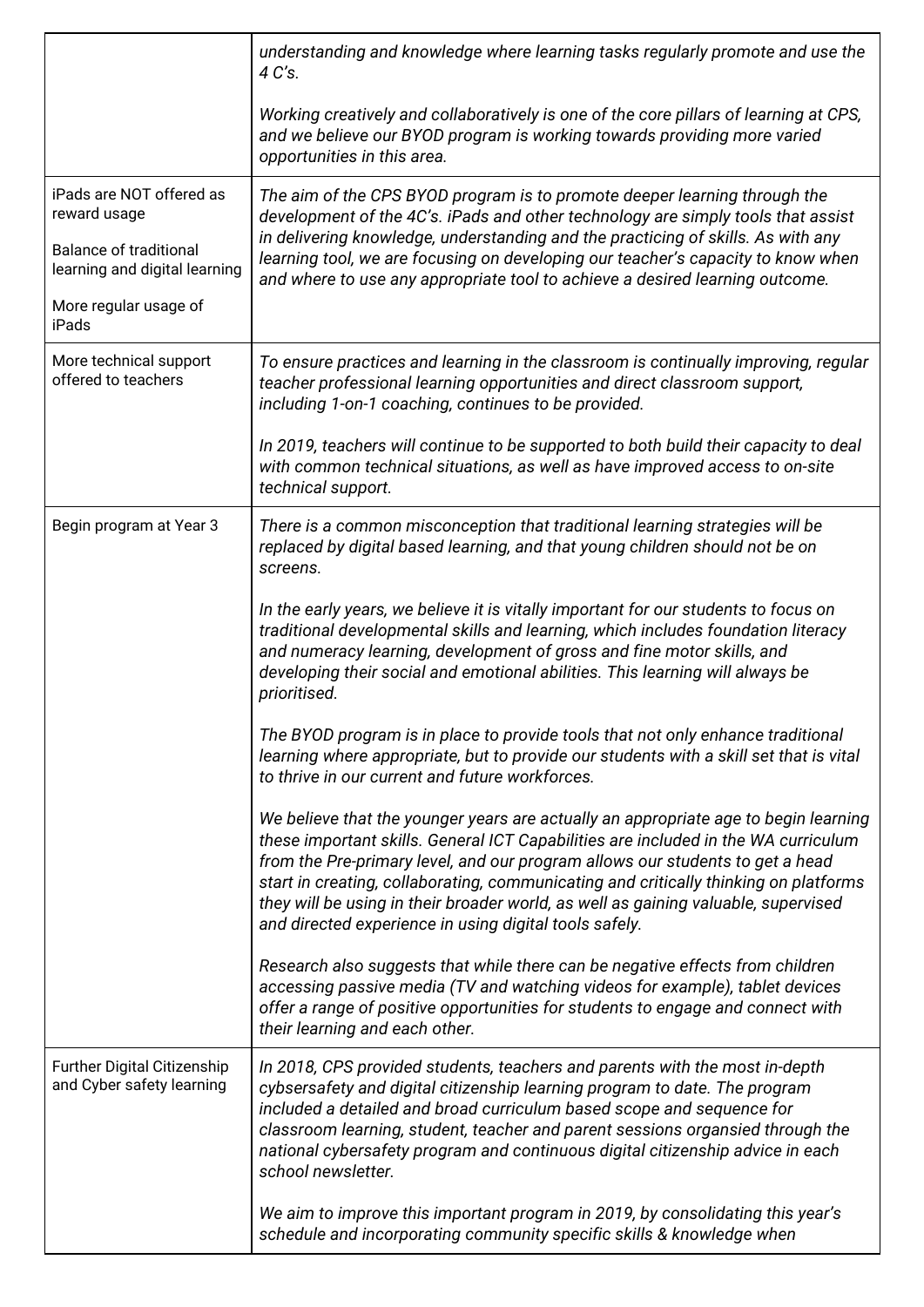|                                                    | scheduling a larger number of community focussed support sessions.                                                                                                                                                                                                                                                                                                             |
|----------------------------------------------------|--------------------------------------------------------------------------------------------------------------------------------------------------------------------------------------------------------------------------------------------------------------------------------------------------------------------------------------------------------------------------------|
| More inspired learning with<br>iPads               | In 2018, the BYOD program enabled an increase in delivery of deep, authentic<br>learning for our students. While the iPads allowed more teachers, to integrate the<br>4C's into their daily learning more often, an increased number of classrooms used<br>the iPads to embark on larger, richer, cross-curriculum projects.                                                   |
|                                                    | A sample of 2018 iPad based projects included; STEAM Project Design Process<br>Interactive Journals, Year 3 Robotics Maze Challenge, Year 3 Virtual Reality Frog<br>Pond Design, Year 3 Minecraft Milk Production Factory Creations, Year 2 Healthy<br>Eating Video Advertisements, Narrative interactive eBook publishing, and Green<br>Screen News reports to mention a few. |
|                                                    | In 2019, we aim to increase the number of deep learning project across a greater<br>number of classrooms.                                                                                                                                                                                                                                                                      |
| <b>Parent Support and greater</b><br>communication | In 2019 we will continue to present parent workshops. With the support of School<br>Board members, workshops will be designed to support parents with a greater<br>understanding of using security applications and monitoring and managing their<br>child's overall digital activity.                                                                                         |

We appreciate our parents and community members who have taken the time to offer their feedback. In order to continually improve our technology programs, we again invite parents to offer their views through this year's survey. Please take our reported plan of action on board, as well as your experiences in 2018, and share with us your experience, including ways you feel that would contribute to a more effective BYOD program.

This information will be considered, and reported on, early in 2019. Information gathered will also contribute to the planning of the 2019 and future CPS BYOD program.

Your time is greatly appreciated, as is your support in creating the most effective and positive learning environment possible for the students of Churchlands Primary School. If you would like further information on the program, including ways students learn with iPads at CPS, please visit the CPS BYOD iPad program page on the school's website. (<http://www.churchlandsps.wa.edu.au/parent-information/byod-ipad-program/>) Alternatively, any questions regarding to the program can be made by email or person to [luke.johnson@education.wa.edu.au.](mailto:luke.johnson@education.wa.edu.au)

Regards

Luke Johnson

## 2018 BYOD iPad Parent Survey

<https://goo.gl/forms/pPMbh2Y46WBRHtAz2>